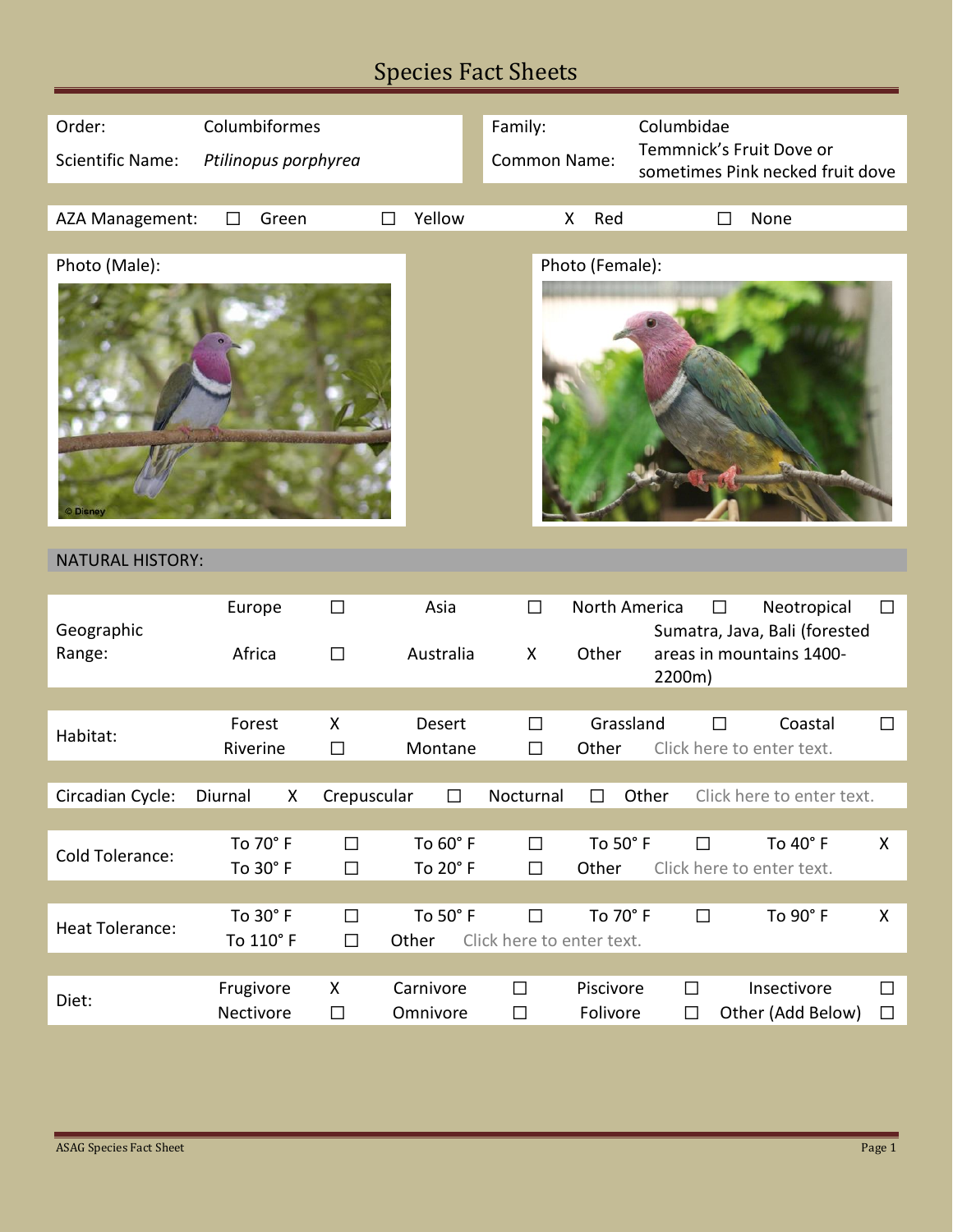Captive Dietary Needs:

In captivity the diet should consist of a variety of fruits (figs, berries, apple, papaya, banana, grapes and melon), a variety of vegetables (shredded carrots and cooked sweet potato, peas), and commercial protein source such as soaked Mazuri© parrot pellets or similar, should be added.

| Life Expectancy in the Wild:                                                                                                                                                                                                                                                                                                                          | Males:                                                                                                                                                                                                                                                                                                                                                                                                                                                                                   | Click here to enter<br>text.                              | Females:          | Click here to enter text. |  |  |
|-------------------------------------------------------------------------------------------------------------------------------------------------------------------------------------------------------------------------------------------------------------------------------------------------------------------------------------------------------|------------------------------------------------------------------------------------------------------------------------------------------------------------------------------------------------------------------------------------------------------------------------------------------------------------------------------------------------------------------------------------------------------------------------------------------------------------------------------------------|-----------------------------------------------------------|-------------------|---------------------------|--|--|
|                                                                                                                                                                                                                                                                                                                                                       |                                                                                                                                                                                                                                                                                                                                                                                                                                                                                          |                                                           |                   |                           |  |  |
| Life Expectancy in Captivity:                                                                                                                                                                                                                                                                                                                         | Males:                                                                                                                                                                                                                                                                                                                                                                                                                                                                                   | 20 years                                                  | Females:          | 20 years                  |  |  |
| <b>BREEDING INFORMATION:</b>                                                                                                                                                                                                                                                                                                                          |                                                                                                                                                                                                                                                                                                                                                                                                                                                                                          |                                                           |                   |                           |  |  |
| Age at Sexual Maturity:                                                                                                                                                                                                                                                                                                                               | Males:                                                                                                                                                                                                                                                                                                                                                                                                                                                                                   | 8 months                                                  | Females:          | 1 year                    |  |  |
|                                                                                                                                                                                                                                                                                                                                                       |                                                                                                                                                                                                                                                                                                                                                                                                                                                                                          |                                                           |                   |                           |  |  |
| Courtship Displays:                                                                                                                                                                                                                                                                                                                                   | Due to the species' reclusive nature, no information is available on their<br>courtship in the wild. In captivity it has been noted that their courtship is a<br>typical bow/coo display seen with wing movements similar to those of a<br>begging chick. This species does have a highly modified tip to their outer<br>primary feathers that could be used for areal courtship (J. Sailer pers.<br>comm.), but smaller exhibits with limited flight space could hinder the<br>display. |                                                           |                   |                           |  |  |
|                                                                                                                                                                                                                                                                                                                                                       |                                                                                                                                                                                                                                                                                                                                                                                                                                                                                          |                                                           |                   |                           |  |  |
| Nest Site Description:                                                                                                                                                                                                                                                                                                                                | Flimsy nest of twigs on a rock outcrop or between tree branches.                                                                                                                                                                                                                                                                                                                                                                                                                         |                                                           |                   |                           |  |  |
|                                                                                                                                                                                                                                                                                                                                                       |                                                                                                                                                                                                                                                                                                                                                                                                                                                                                          |                                                           |                   |                           |  |  |
| Clutch Size, Egg Description:                                                                                                                                                                                                                                                                                                                         | Single, off white colored egg                                                                                                                                                                                                                                                                                                                                                                                                                                                            |                                                           |                   |                           |  |  |
|                                                                                                                                                                                                                                                                                                                                                       |                                                                                                                                                                                                                                                                                                                                                                                                                                                                                          |                                                           |                   |                           |  |  |
| <b>Incubation Period:</b><br>18 days                                                                                                                                                                                                                                                                                                                  |                                                                                                                                                                                                                                                                                                                                                                                                                                                                                          |                                                           | Fledgling Period: | As little as 35 days      |  |  |
| Parental Care:                                                                                                                                                                                                                                                                                                                                        |                                                                                                                                                                                                                                                                                                                                                                                                                                                                                          | Both male and female take part in incubation of the eggs. |                   |                           |  |  |
| Chick Development:<br>Chicks fledge at 15-16 days. Chicks are quite small at fledging and parents continue to<br>feed and brood after leaving the nest. Chicks have been seen eating on their own in<br>as little as 35 days after hatching and can be reproductive at one year of age and may<br>mature slightly earlier (Gibbs, Barnes & Cox 2001). |                                                                                                                                                                                                                                                                                                                                                                                                                                                                                          |                                                           |                   |                           |  |  |
|                                                                                                                                                                                                                                                                                                                                                       |                                                                                                                                                                                                                                                                                                                                                                                                                                                                                          |                                                           |                   |                           |  |  |
| <b>CAPTIVE HABITAT INFORMATION:</b>                                                                                                                                                                                                                                                                                                                   |                                                                                                                                                                                                                                                                                                                                                                                                                                                                                          |                                                           |                   |                           |  |  |
|                                                                                                                                                                                                                                                                                                                                                       |                                                                                                                                                                                                                                                                                                                                                                                                                                                                                          |                                                           |                   |                           |  |  |
| Social Structure in the Wild:                                                                                                                                                                                                                                                                                                                         | A rather quiet inconspicuous dove usually seen singly or in pairs (Gibbs,<br>Barnes & Cox 2001), but a group of 17 birds in two loose flocks has been<br>noted (Van Balen & Nijman, 2004).                                                                                                                                                                                                                                                                                               |                                                           |                   |                           |  |  |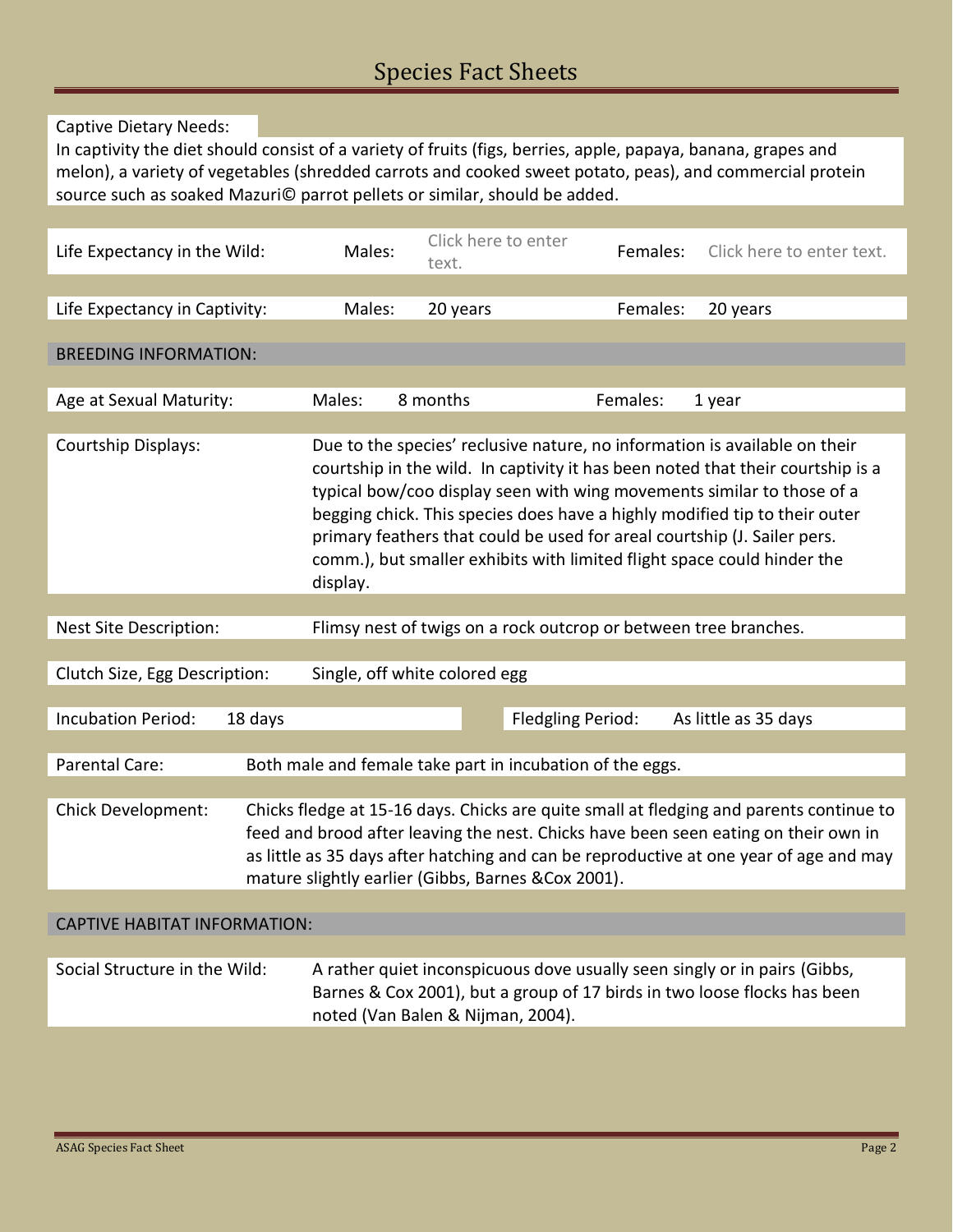## Species Fact Sheets

| Social Structure in Captivity:                                                                                                                                                                             |                                                                                                                                                                                                                                                                                                                                                                                                                                                                                                                           | Males will not tolerate other males and will generally fight and chase<br>constantly. Mixed aged pairs can be problematic with an older male chasing<br>a younger, not sexually mature female. Pairs can do well in mixed species<br>exhibits with soft bills and ground birds. There can be aggressive towards<br>other fruit dove species and even larger pigeon species (Bohmke 1990). |  |                                                                                                                                                                                                                                                                                                                                                                                                                                                                                                                                                                                                                         |     |  |
|------------------------------------------------------------------------------------------------------------------------------------------------------------------------------------------------------------|---------------------------------------------------------------------------------------------------------------------------------------------------------------------------------------------------------------------------------------------------------------------------------------------------------------------------------------------------------------------------------------------------------------------------------------------------------------------------------------------------------------------------|-------------------------------------------------------------------------------------------------------------------------------------------------------------------------------------------------------------------------------------------------------------------------------------------------------------------------------------------------------------------------------------------|--|-------------------------------------------------------------------------------------------------------------------------------------------------------------------------------------------------------------------------------------------------------------------------------------------------------------------------------------------------------------------------------------------------------------------------------------------------------------------------------------------------------------------------------------------------------------------------------------------------------------------------|-----|--|
|                                                                                                                                                                                                            |                                                                                                                                                                                                                                                                                                                                                                                                                                                                                                                           |                                                                                                                                                                                                                                                                                                                                                                                           |  |                                                                                                                                                                                                                                                                                                                                                                                                                                                                                                                                                                                                                         |     |  |
| Minimum Group Size:                                                                                                                                                                                        | 1.1                                                                                                                                                                                                                                                                                                                                                                                                                                                                                                                       |                                                                                                                                                                                                                                                                                                                                                                                           |  | <b>Maximum Group Size:</b>                                                                                                                                                                                                                                                                                                                                                                                                                                                                                                                                                                                              | 3.5 |  |
|                                                                                                                                                                                                            |                                                                                                                                                                                                                                                                                                                                                                                                                                                                                                                           |                                                                                                                                                                                                                                                                                                                                                                                           |  |                                                                                                                                                                                                                                                                                                                                                                                                                                                                                                                                                                                                                         |     |  |
| Compatible in<br><b>Mixed Species Exhibits:</b>                                                                                                                                                            | Yes                                                                                                                                                                                                                                                                                                                                                                                                                                                                                                                       | Comments:                                                                                                                                                                                                                                                                                                                                                                                 |  | Non-breeding Temmnick's fruit doves are<br>compatible with a wide range of softbills and<br>ground birds. Breeding has taken place with aviary<br>companions such as hooded pitta, Bleeding Heart<br>doves, Magpie robin, Thicknee Plover, Small-billed<br>Tinamou and Yellow-vented bulbul. Aggression<br>towards Temmnick's has been instigated by other<br>larger pigeon species such as Nicobar pigeons and<br>Black-necked fruit doves (Bohmke, 1990). It was<br>also noted that one male Temmnick's being the<br>aggressor towards Indian green-winged doves and<br>female Temmnick doves (J. Sailer, per. comm.) |     |  |
|                                                                                                                                                                                                            |                                                                                                                                                                                                                                                                                                                                                                                                                                                                                                                           |                                                                                                                                                                                                                                                                                                                                                                                           |  |                                                                                                                                                                                                                                                                                                                                                                                                                                                                                                                                                                                                                         |     |  |
| Temmnick's do not seem to tolerate close quarters (Bohmke, 1990). Larger, either<br><b>Optimal Habitat Size:</b><br>well planted aviaries or areas with privacy for nesting seem to have the most success. |                                                                                                                                                                                                                                                                                                                                                                                                                                                                                                                           |                                                                                                                                                                                                                                                                                                                                                                                           |  |                                                                                                                                                                                                                                                                                                                                                                                                                                                                                                                                                                                                                         |     |  |
|                                                                                                                                                                                                            |                                                                                                                                                                                                                                                                                                                                                                                                                                                                                                                           |                                                                                                                                                                                                                                                                                                                                                                                           |  |                                                                                                                                                                                                                                                                                                                                                                                                                                                                                                                                                                                                                         |     |  |
| Management Challenges:                                                                                                                                                                                     | A major difficulty in maintaining Temmnick's fruit doves is the propensity for<br>females to die. When pairs are set up, males have a tendency to drive the<br>females. This can be particularly dangerous if the female is not sexually mature<br>and cannot respond properly (Bohmke, 1990). Chick mortality has been another<br>management challenge for this species in captivity. Of the 161 births listing in<br>the Temmnick's Fruit Dove AZA Regional Studbook, 73 chicks died before<br>fledging (Sincage 2013). |                                                                                                                                                                                                                                                                                                                                                                                           |  |                                                                                                                                                                                                                                                                                                                                                                                                                                                                                                                                                                                                                         |     |  |
|                                                                                                                                                                                                            |                                                                                                                                                                                                                                                                                                                                                                                                                                                                                                                           |                                                                                                                                                                                                                                                                                                                                                                                           |  |                                                                                                                                                                                                                                                                                                                                                                                                                                                                                                                                                                                                                         |     |  |

## ADDITIONAL COMMENTS:

The Temmnick's fruit dove population was at an all time high in the late 1980's and into the early 1990's. But with the loss of individual birds and a low chick survival rate, the population quickly dropped to just 19 birds in various AZA institutions. With the challenges in importing new breeding stock and private breeders turning their attention to other species, this species was in dire need of a radical change in management. In 2013, The Toledo Zoo offered to dedicate space for a large breeding group. All institution holding either pairs or individual birds were invited to include their birds. The Toledo Zoo currently houses 3.5 fruit doves in their breeding complex in enclosures measuring approximately 4' x 8' x 8' and in early September of 2013 reported two successful pairs producing healthy chicks.